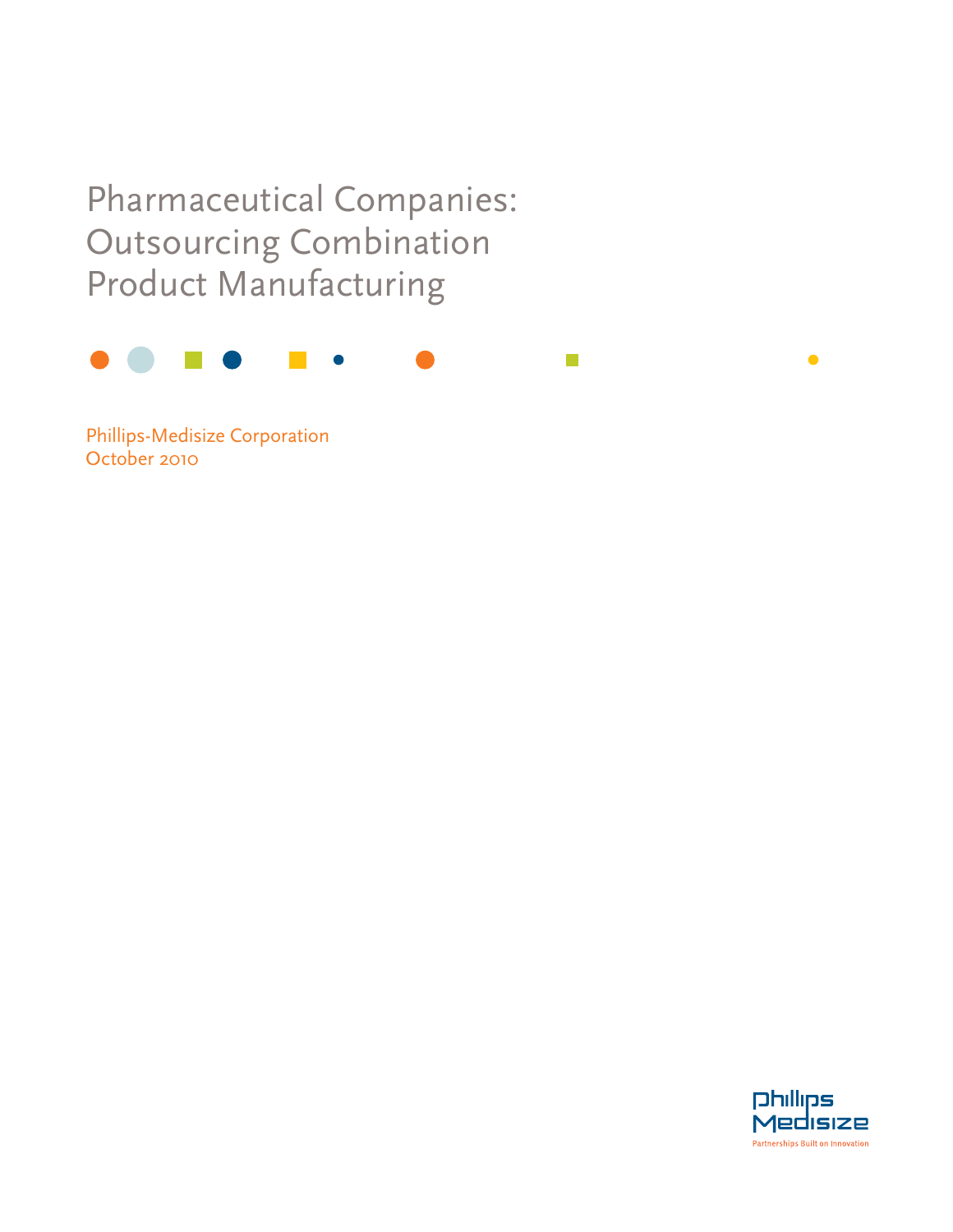

**Expertise of device companies also helps you poise your combination product project for success.** 

# *"The future is combining devices and drugs.1 "*

– Ralph Larson Chairman and CEO of Johnson & Johnson

### Combination Products, Defined

Combination products are therapeutics that combine two or more products (drug/device, biologics/device, biologics/drugs, or drug/device/biologics), regulated and sold as a single unit. Examples of combination products include drug-coated implantable devices, drugs packaged with delivery devices in medical kits, and drugs and devices packaged separately but intended to be used together.

## The Rise of Combination Products

Combination products have been proving to be more effective drug-delivery approaches for pharmaceutical and device companies alike. In fact, both healthcare sectors have found that, in many cases, a single combination product containing both drug and device components can be more effective than either one of the components acting alone<sup>2</sup>.

Given the success and potential of combination products, it's no surprise that the market size of all combination products in 2004 was around \$6 billion<sup>3</sup>, and is expected to cross the \$20 billion mark by the end of 2012<sup>4</sup>. Furthermore, the next decade will witness the introduction of numerous additional combination product solutions that converge biologics, medical devices and drug-delivery systems, as well as electronics and nanotechnology.

# The Power of Drug-Device Company Collaboration

Combination products currently in the marketplace have already proven to be profitable<sup>5</sup>. However, guiding a new combination product, particularly combination drug-device products, from initial design through commercialization can be compared to navigating a maze.

Both drug and device companies encounter obstacles in complying with both the FDA drug and medical device regulations during the development phases as well as other global regulations that determine which current good manufacturing processes (GMPs) and quality system regulations apply for product manufacturing. Add to these challenges the need to manage complicated supply chain logistics, from design, testing and development through low volume clinical trial manufacturing and scale up into higher-volume production for commercialization.

The most minor detail can derail a successful product development effort, resulting in time and resources lost and crucial deadlines missed – potentially causing the product development or regulatory submission to stall before it ever reaches the market.

<sup>&</sup>lt;sup>1</sup> Frontline Strategic Consulting. Combination Products: An Impact Analysis on the Convergence of Medical Devices and Therapudics. Navigant Consulting/Front Line Strategic Market Reports, San Mateo, CA, 2003.

<sup>&</sup>lt;sup>2</sup> Bafan, M. Combination Products – Union of Pharmaceutical and Medical Device Industries Brings Opportunities, Ezine article, 2007.

<sup>&</sup>lt;sup>3</sup> Soloninka, J. Convergent Medical Technologies Local Impacts, Global Opportunities. YORKBiotech Inaugural Meeting, Ontario, Canada, November 2-3, 2005.

<sup>4</sup> GlobalData. Combination Products – Evolution of the Medical Equipment Industry, December 2008.

<sup>5</sup> Bafan, M. Combination Products – Union of Pharmaceutical and Medical Device Industries Brings Opportunities, Ezine article, 2007.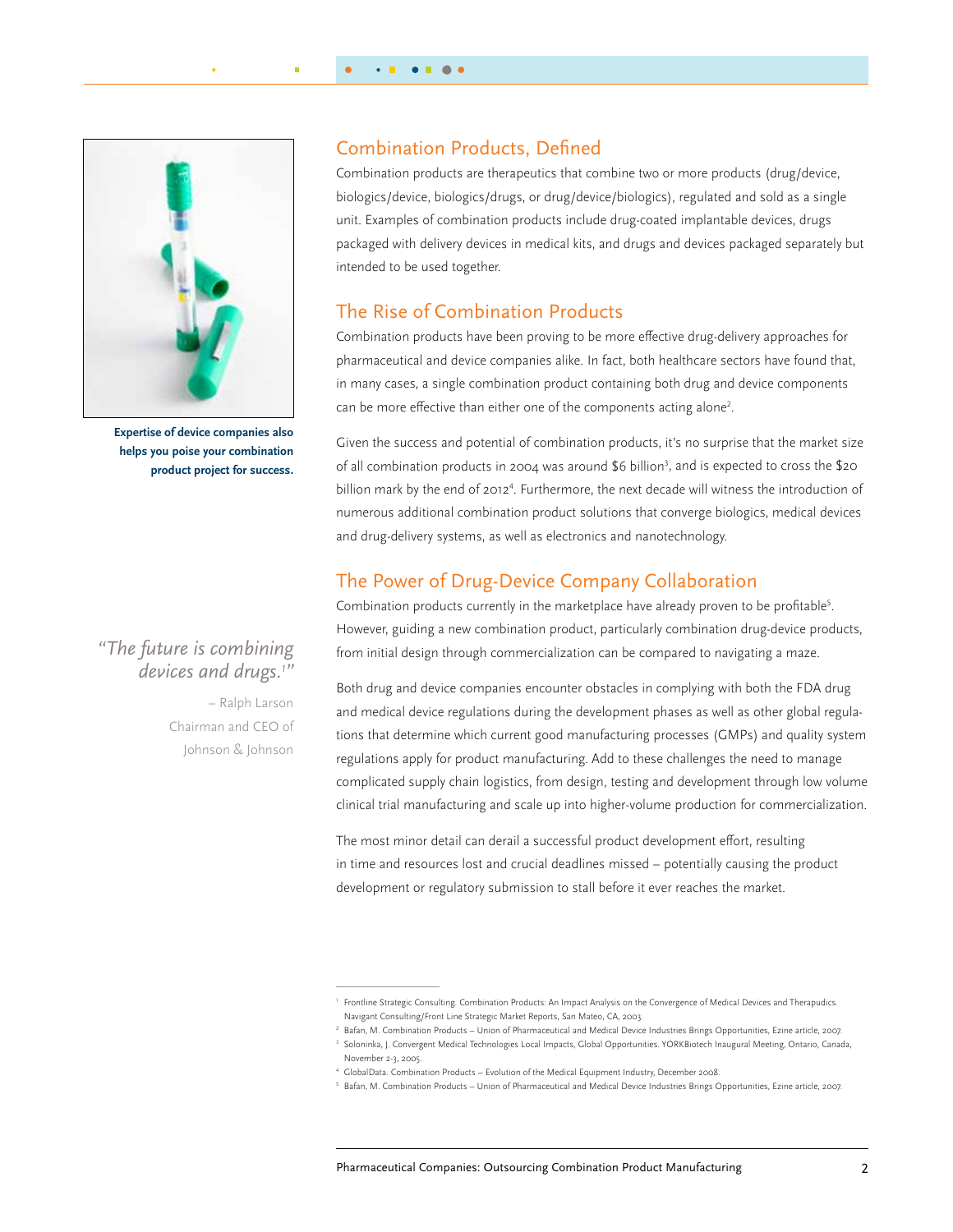$\bullet\bullet$ 



**Avoiding delays can make the difference between a winning combination product and one that stalls in clinical trials.**

When combination product launch success depends upon speed-to-market, drug and device companies benefit by joining forces. Such partnerships can free you to focus on your core competencies, while leveraging your supplier's existing, proven, regulatory-compliant manufacturing processes and infrastructure. Tapping into the expertise of device companies also helps you poise your combination product project for success. Early collaboration, from initial design concept phase, allows your device company partner to help you anticipate potentially problematic areas that can occur during pilot production, clinical trials, and eventual highvolume manufacturing.

By anticipating potentially problematic areas in your projects in partnership with a device company, you can significantly increase the odds of generating new combination products that are developed and launched according to plan. As a result, you help ensure the product achieves speed-to-market, thereby becoming competitive and profitable in the marketplace.

Combined efforts between you and your supplier can also help differentiate your combination product from competing solutions in the same therapeutic category. With help from an experienced contract manufacturer, you can more readily incorporate leading-edge technology and design into your drug-delivery devices. This allows you to further optimize your combination product for patient convenience, comfort and/or efficacy of administration.

## Critical Factors to Consider in Building Your Supply Chain

Your project success, and your ability to control the many variables in combination product development, depends upon your ability to select the right device manufacturing partner, with the right mix of development support and commercial manufacturing service offerings, to help guide your project.

Oftentimes, project complications and delays can arise as a result of collaboration among disparate organizations. For example, a design firm might not understand, first hand, all that can be achieved in injection molding processes. Further, designs may not be optimized for manufacturing or assembly. Or critical tolerances may not be fully understood. When your design partner is also your manufacturer, or when you engage your manufacturer early on in the development process, you eliminate the need to perform knowledge and technology transfer. Exchange of information and data becomes seamless, and you enhance your ability to meet key delivery and launch dates.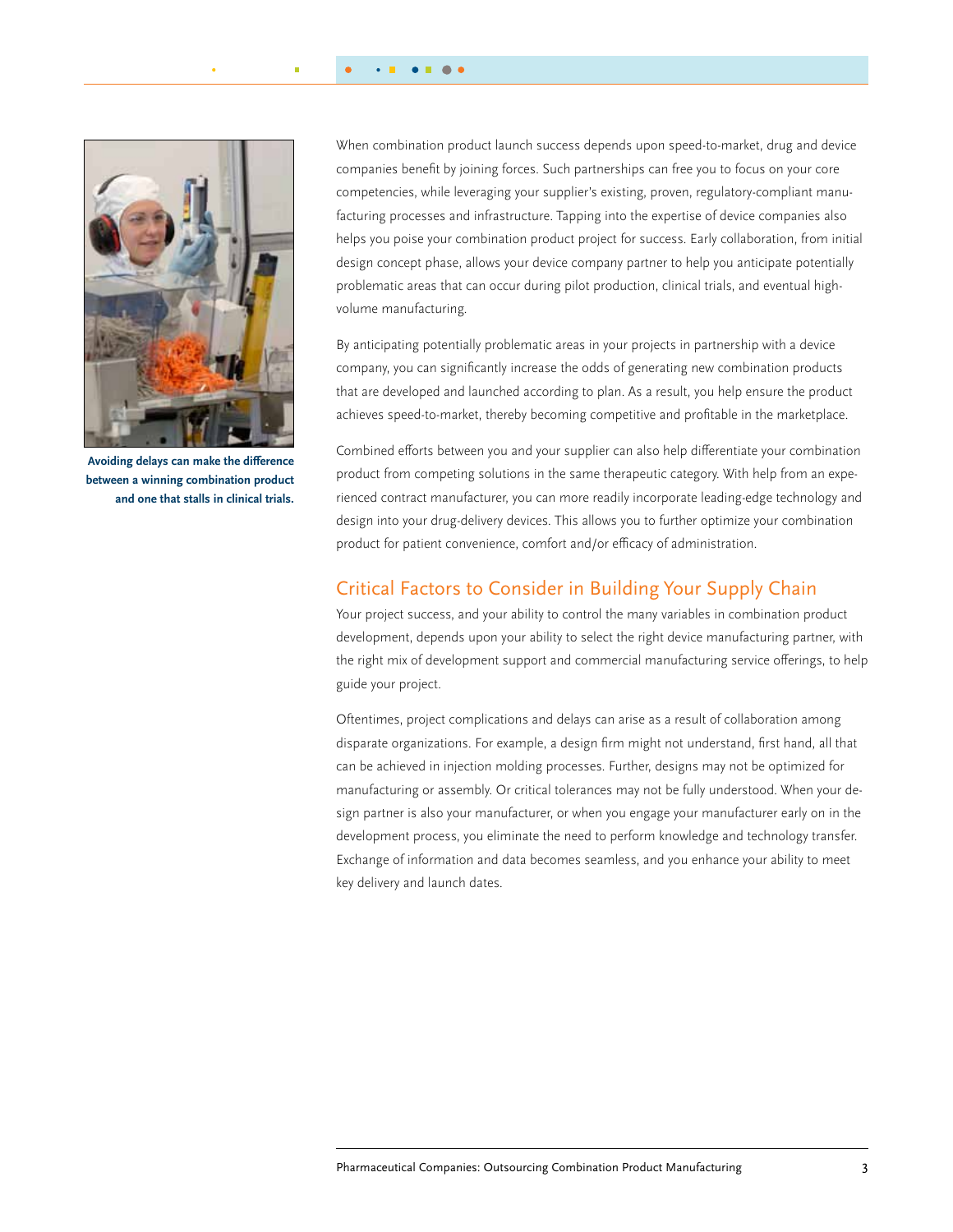## Platform Medical Manufacturing

Pharmaceutical companies save money and time partnering with a medical device manufacturer that provides full, one-stop service from concept through commercialization. The following timeline represents how integrated resources are able to reduce a product's timeline.



## The Vital Importance of Quality Systems Management

The right partner for your combination product development efforts will have – in addition to the other necessary capabilities – comprehensive experience in quality systems management.

This experience is vital because there is considerable overlap in the drug and device regulations. For the most part the overlap is apparent. For example, both establish requirements for management, organization, and personnel; both require documentation and record keeping. The U.S. Food and Drug Administration (FDA) considers both regulations to be similar, and meant to achieve the same goals. However, each set of regulations is somewhat different because each is tailored to the characteristics of the types of products for which they were designed.

The combination product manufacturer you choose will need to assess how best to comply with both sets of regulations, during and after joining the constituent parts together, by carefully considering the requirements of the current Good Manufacturing Processes (cGMPs) and Quality Systems (QS) regulations in relation to the constituent parts, and the combination product(s) they manufacture.

## Partnerships for Success

Partnerships between drug and device companies can streamline efficiencies, enhance financial gains, and bring innovative combination product solutions to patients. The key to bringing a successful and profitable new combination product into the market is to keep the development process as seamless as possible, from concept through commercialization.

This target is best met by working with a single supplier able to handle and package drugs,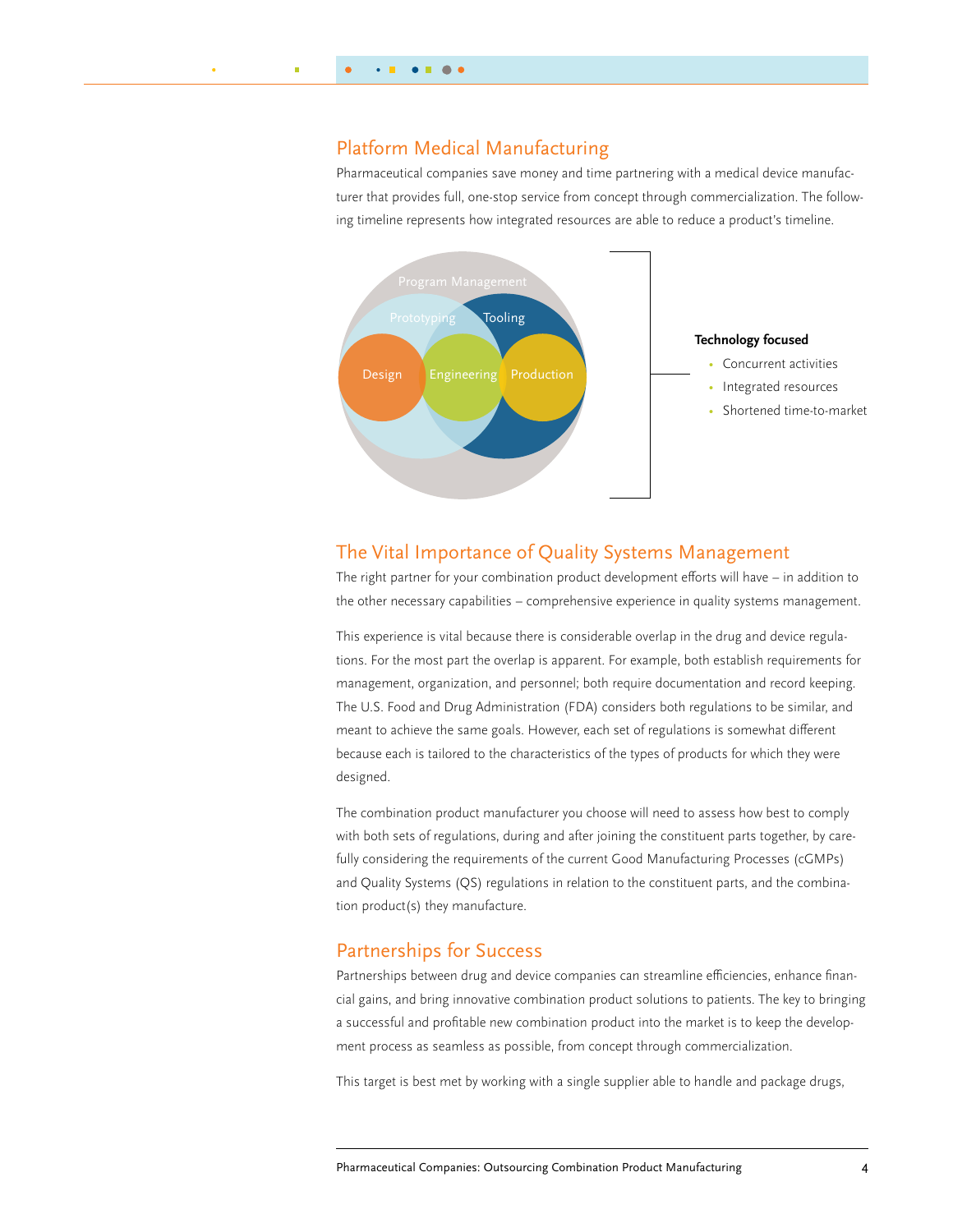demonstrate complete knowledge of the complexities of medical product development, and offer a full range of engineering and product development services.

By applying adequate due diligence in choosing your partner, you can improve the odds of launching a successful new combination product into the marketplace – on time, and on budget.

### **Questions to Ask Prospective Contract Manufacturers**

- Do you have first-hand knowledge of cross-industry best practices and technological developments to potentially apply to our program?
- Do you employ experienced engineers of varying disciplines, as well as additional professionals able to support our new development opportunities?
- Do you demonstrate a true commitment to understanding not only our needs, but also the needs of the patient or end user of our combination product?
- Are you committed to improving the patient's quality-of-life?
- Do you have a high level of commitment to confidentiality and protecting our intellectual property?
- Are you backed by financial strength and stability required to be with us for the long term?

Examine all of the previously-listed aspects carefully when planning your combination product development efforts. Failing to address these issues in the beginning can create expensive delays in putting your product into the marketplace. Historically, avoiding such delays can make the difference between a winning combination product that sells millions of units and one that dies in clinical trials.



### Initial Design Through Commercialization

Bringing a new combination product design to market encompasses more steps than might seem necessary in the early stages of the project. Insufficient attention to detail at any point, can require a return to earlier stages. For a breakdown of these steps and how the design and pilot phase overlay the process, see Figure 1 above.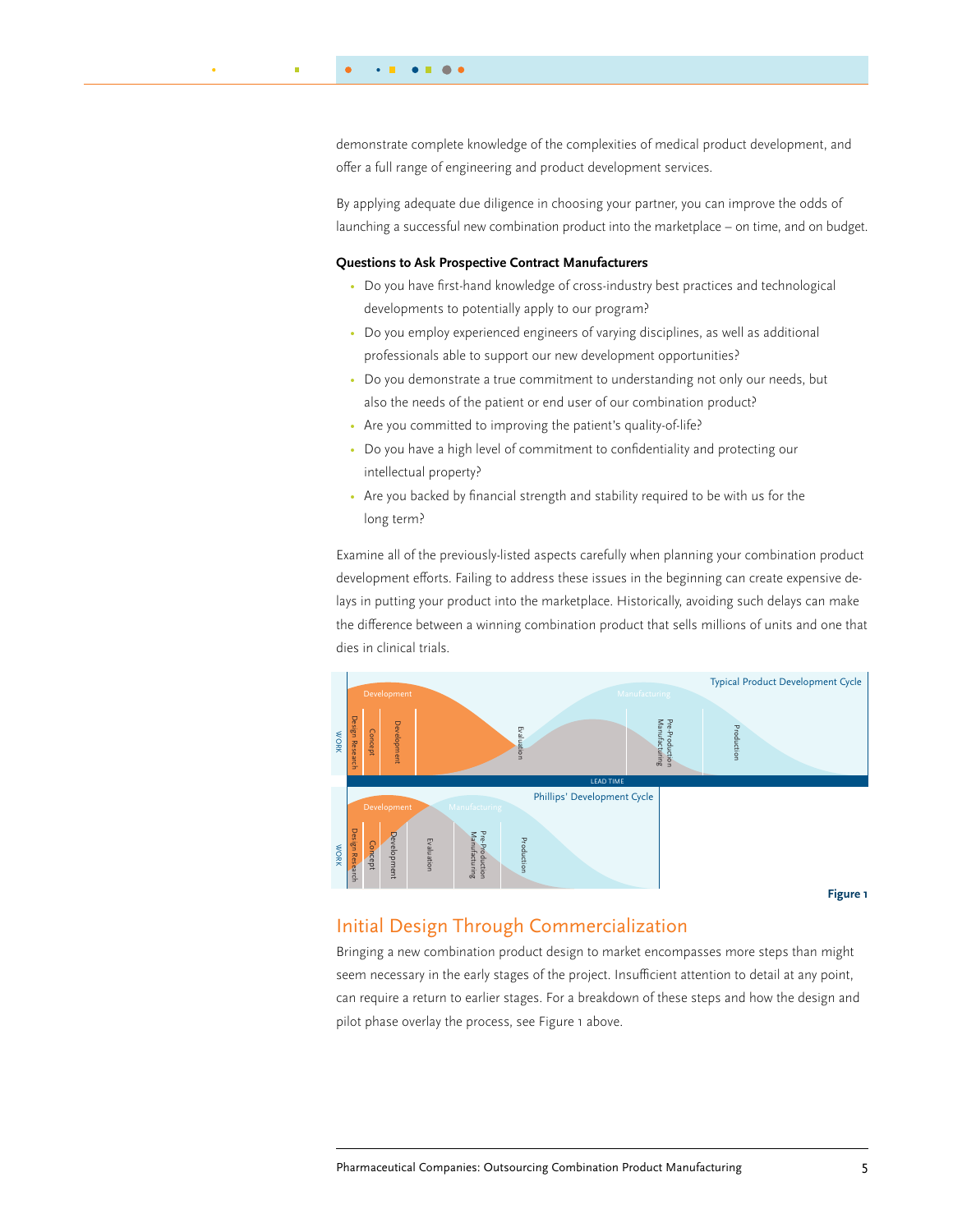

**ISO 13485 with design control allows your manufacturer to work on your device, from design through commercialization with the confidence their procedures are as stringent as your own.** 

### **Concept Phase: Idea Creation and Concept Development**

- Develop design inputs and product concepts as well as assess risk management and preliminary product specifications
- Establish full preliminary understanding of end-user interactions
- Create a workable preliminary project plan that encompasses timing, budgeting, marketing forecasts, and resource planning

### **Phase I: Feasibility**

- Evaluate preliminary end-user needs
- Make a full examination of all regulatory requirements
- Gain a full understanding of the performance characteristics of the design; perform risk assessments

### **Phase II: Design Output and Development**

- Perform failure mode and effects analyses (FMEAs) and develop testing methodologies
- Create a complete set of drawings and specifications, and conceive preliminary specifications for packaging and labeling the finished product
- Develop working product prototypes and begin preclinical testing of the prototypes; define current Good Manufacturing Practice (cGMP) for final manufacturing; initiate preliminary designs for manufacturing (DFM) and designs for automation (DFA)

### **Phase III: Design Verification/Pilot Phase**

- Creating pilot units for market entry and testing pilot units against design specifications; performing final risk analyses
- Final development of production specifications, test methods, and control plans; also development of protocols for verification and validation
- Conceiving support processes for marketing, packaging, and distribution, then entering clinical trials and evaluations

### **Phase IV: Market Launch and Design Transfer**

- Produce final specifications for design, product, and processes; perform process validation
- Develop final device manufacturing requirements (DMR)
- Submit the product for marketing and enter full-scale production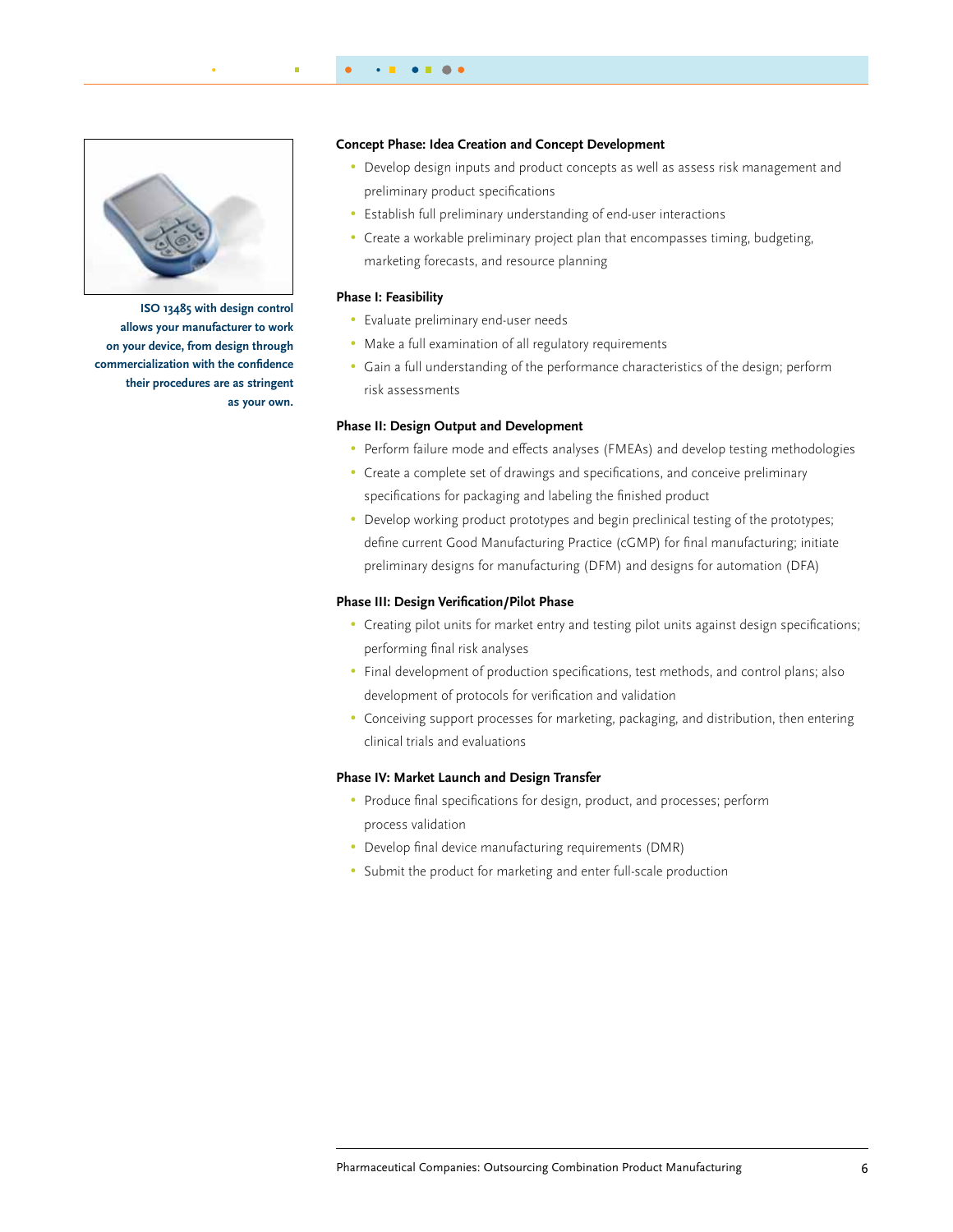#### **Figure 2**

### **Research and Development**

Design Research Exploration Refinement

#### **Engineering**

Mechanical Design Electronics Integration Design Analysis Prototyping Design Verification

#### **Pre-production Builds**

User Studies Engineering Validation Protocol Development and Execution Clinical Study Builds Design Validation

### **Design Transfer**

Process Validation Supply Chain Management Distribution

#### **Design**

Product Conceptual and Industrial Design Mold Flow Analysis Diligent Tolerance Analysis (CETOL) Design for Manufacturing (DFM)

#### **Development**

Prototypes Prototype Tooling Rapid Prototypting Stereolithography (SLA) Fused-deposition Modeling (FDM) Clinical Builds

### **Testing**

Product Testing Laboratories Feasibility Design Verification Pilot Verification Validation and Metrology Services Finite Element Analysis (FEA) Ability to Perform: Vision Inspection, Automated Testing, Flow and Leak Rate Testing, Force – Torque Analysis, Seal Strength, Cleanliness Testing, Bioburden Testing, Inline Vision Measurement and Sort, Strain and Compression, Vacuum and Pressure Decay, and Displacement and Cavity Pressured Testing

#### **Manufacturing Methods**

Automation Design Inset, Multi-shot, and Overmolding Injection Molding Lean Manufacturing Capabilities to Mold Plastics, Metals, Magnesium and Ceramic Tooling

#### **Decorating and Secondary Operations**

Sonic Welding Pad Printing Corona Treatment Annealing Laser Decorating and Engraving Screen Printing

#### **Assembly**

Semi-automatic and Automatic Assembly High-speed Packaging Clean Room Robotic Assembly Heat Staking Gluing UV Curing Swaging